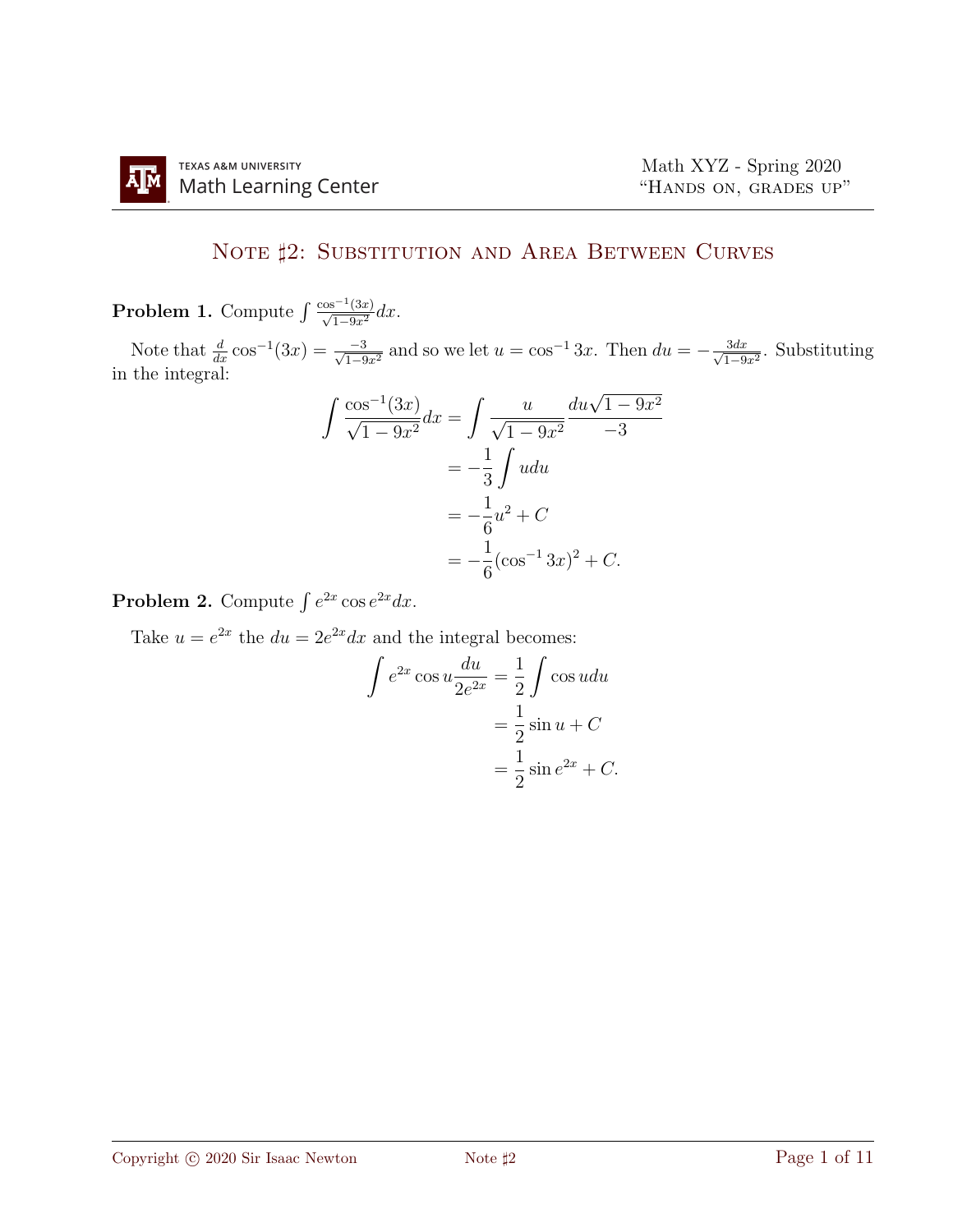2

**Problem 3.** Compute  $\int \frac{1}{\sin^2 x}$  $\frac{1}{\sin^2 x \sqrt{1-\cot x}} dx.$ 

Note that if  $u = \cot x$  then  $du = -(\csc x)^2 = \frac{-1}{\sin^2 x} dx$ . Using this the integral becomes:

$$
\int \frac{1}{\sin^2 x \sqrt{1 - \cot x}} dx = \int \frac{1}{\sin^2 x \sqrt{1 - u}} (-\sin^2 x) dx
$$

$$
= -\int \frac{1}{\sqrt{1 - u}} du
$$

$$
= 2\sqrt{1 - u} + C
$$

$$
= 2\sqrt{1 - \cot x} + C.
$$

**Problem 4.** Compute  $\int_{x=0}^{3}$  $\frac{e^{\sqrt{x+1}}}{\sqrt{x+1}}dx$ .

Observe that if  $u =$ √  $\overline{x+1}$  then  $du = \frac{1}{2}$  $\frac{1}{2} \frac{1}{\sqrt{x+1}}$ . Plugging this into the integral:

$$
\int_{x=0}^{1} \frac{e^{\sqrt{x+1}}}{\sqrt{x+1}} dx = \int_{u=1}^{u=2} \frac{e^u}{\sqrt{x+1}} 2\sqrt{x+1} du
$$

$$
= \int_{u=1}^{u=2} 2e^u du
$$

$$
= 2e^2 - 2e
$$

$$
= 2e(e - 1).
$$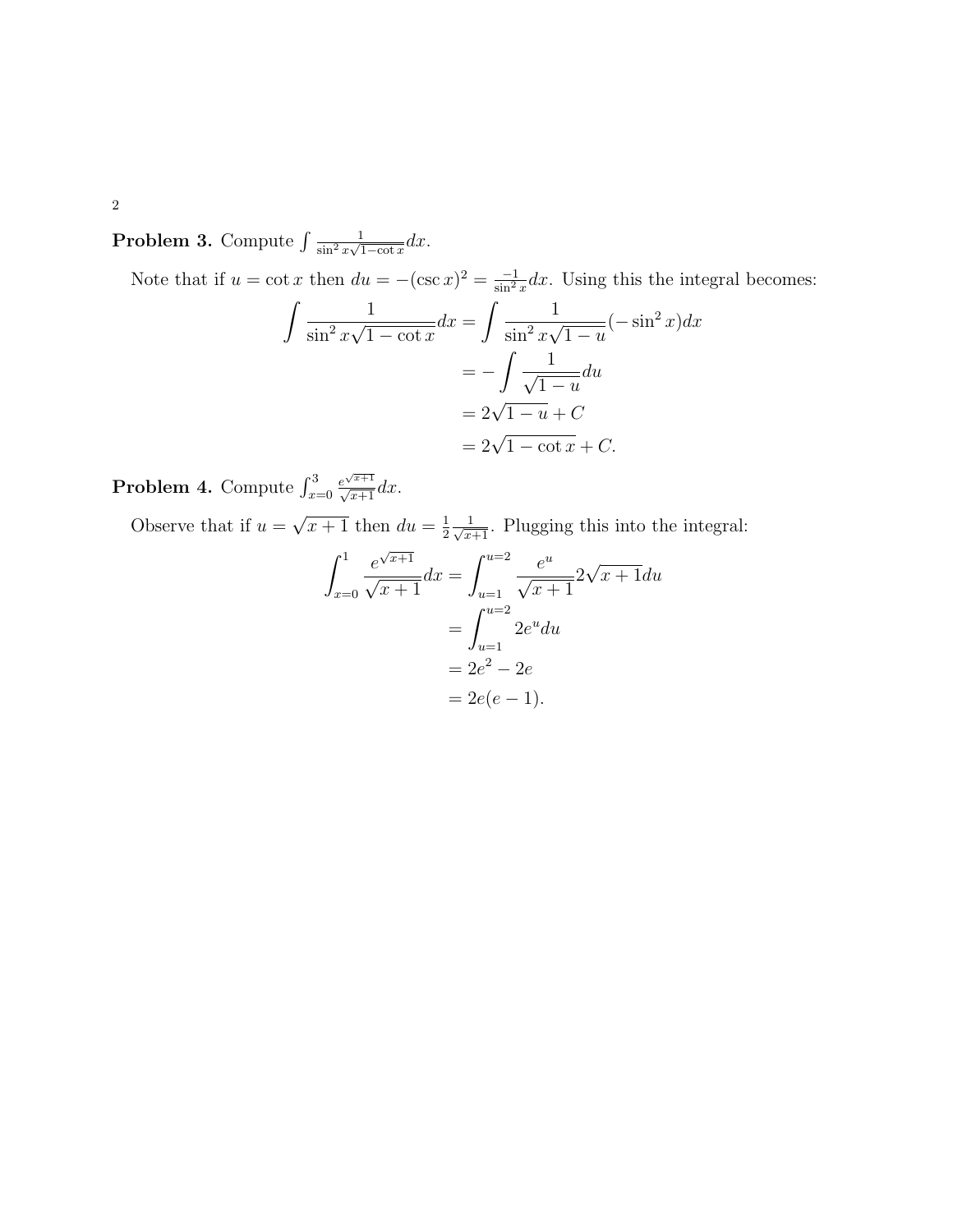**Problem 5.** Compute  $\int_0^1 x^7 \sqrt{2}$  $x^4+5dx$ .

This one is a little trickier. In my opinion, there isn't a substitution that just leaps out of the page. I think a good start though is  $u = x^4 + 5$  and then we'll try to solve for the  $x^7$  (or whatever ends up being there) in terms of u. So  $du = 4x^3 du$ . Putting this into the integral:

$$
\int_{x=0}^{1} x^7 \sqrt{x^4 + 5} dx = \int_{u=5}^{6} x^7 \sqrt{u} \frac{du}{4x^3}
$$
  
\n
$$
= \frac{1}{4} \int_{u=5}^{6} x^4 \sqrt{u} du
$$
  
\n
$$
= \frac{1}{4} \int_{u=5}^{6} (u-5) \sqrt{u} du
$$
  
\n
$$
= \frac{1}{4} \int_{u=5}^{6} u^{3/2} - 5u^{1/2} du
$$
  
\n
$$
= \frac{1}{4} \left( \frac{2}{5} u^{5/2} - \frac{10}{2} u^{3/2} \right) \Big|_{u=5}^{6}
$$
  
\n
$$
= \frac{1}{4} \left( \frac{2}{5} 6^{5/2} - \frac{10}{2} 6^{3/2} \right) - \frac{1}{4} \left( \frac{2}{5} 5^{5/2} - \frac{10}{2} 5^{3/2} \right).
$$

**Problem 6.** Compute  $\int \frac{\sec \frac{1}{x^2} \tan \frac{1}{x^2}}{x^3} dx$ .

Observe that if  $u = \frac{1}{x^2}$  then  $du = \frac{-2}{x^3} dx$ . Using this in the integral:

$$
\int \frac{\sec \frac{1}{x^2} \tan \frac{1}{x^2}}{x^3} dx = \int \frac{\sec u \tan u}{x^3} \frac{x^3 du}{-2}
$$

$$
= -\frac{1}{2} \int \sec u \tan u du
$$

$$
= -\frac{1}{2} \sec u + C
$$

$$
= -\frac{1}{2} \sec \frac{1}{x^2} + C.
$$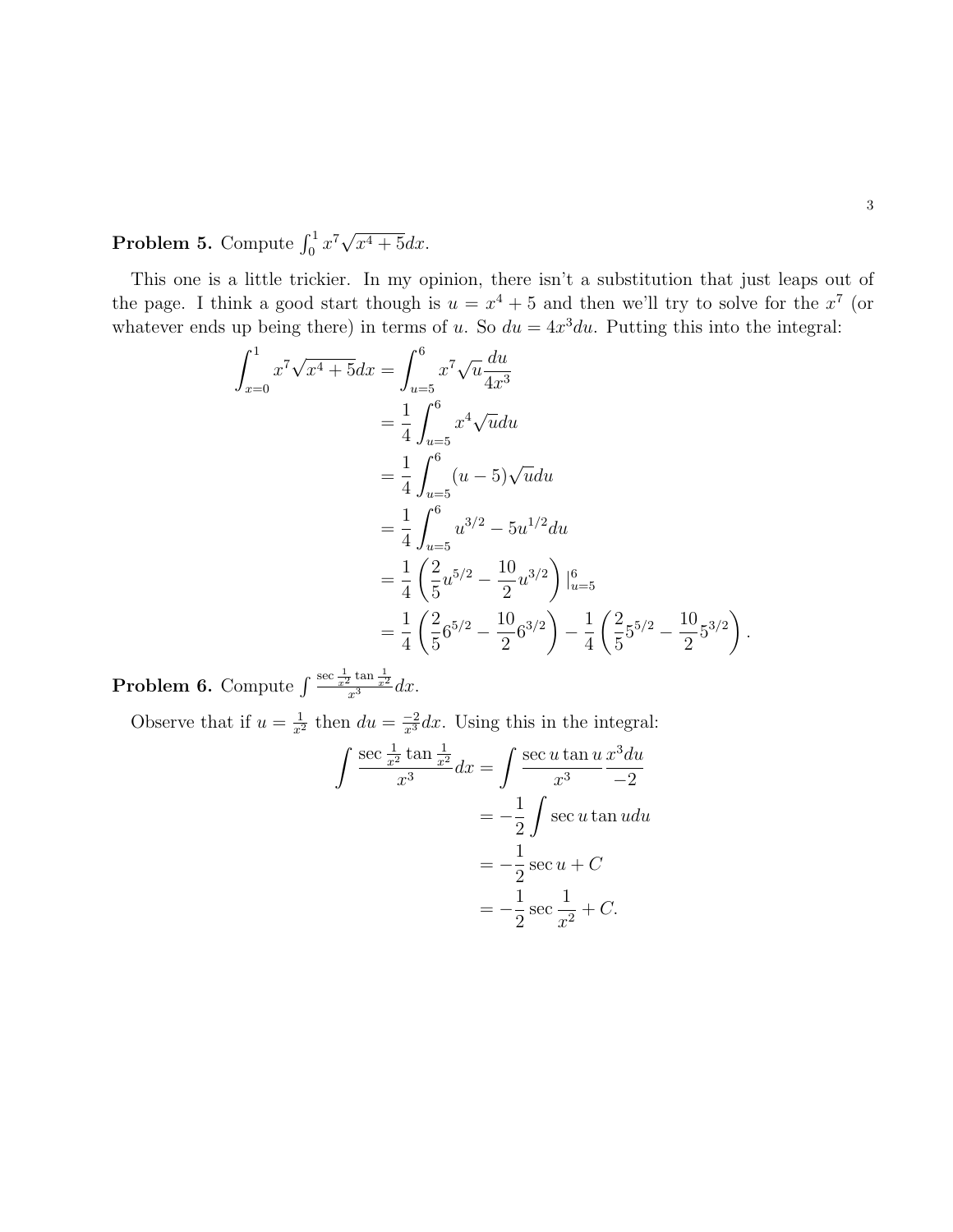**Problem 7.** Compute  $\int_{x=0}^{2}$  $rac{x-x^3}{1+x^4}dx$ .

We will break this into two integrals:

$$
\int_{x=0}^{2} \frac{x - x^3}{1 + x^4} dx = \int_{x=0}^{2} \frac{x}{1 + x^4} dx - \int_{x=0}^{2} \frac{x^3}{1 + x^4} dx.
$$

For the first integral, we will use  $u = x^2$  then  $du = 2x dx$ . For the second intergal, we will take  $w = 1 + x^4$  and  $dw = 4x^3 dx$ . This becomes:

$$
\int_{x=0}^{2} \frac{x}{1+x^4} dx - \int_{x=0}^{2} \frac{x^3}{1+x^4} dx = \frac{1}{2} \int_{u=0}^{4} \frac{du}{1+u^2} - \frac{1}{4} \int_{w=1}^{17} \frac{dw}{w}
$$

$$
= \frac{1}{2} \arctan 4 - \frac{1}{4} \ln 17.
$$

4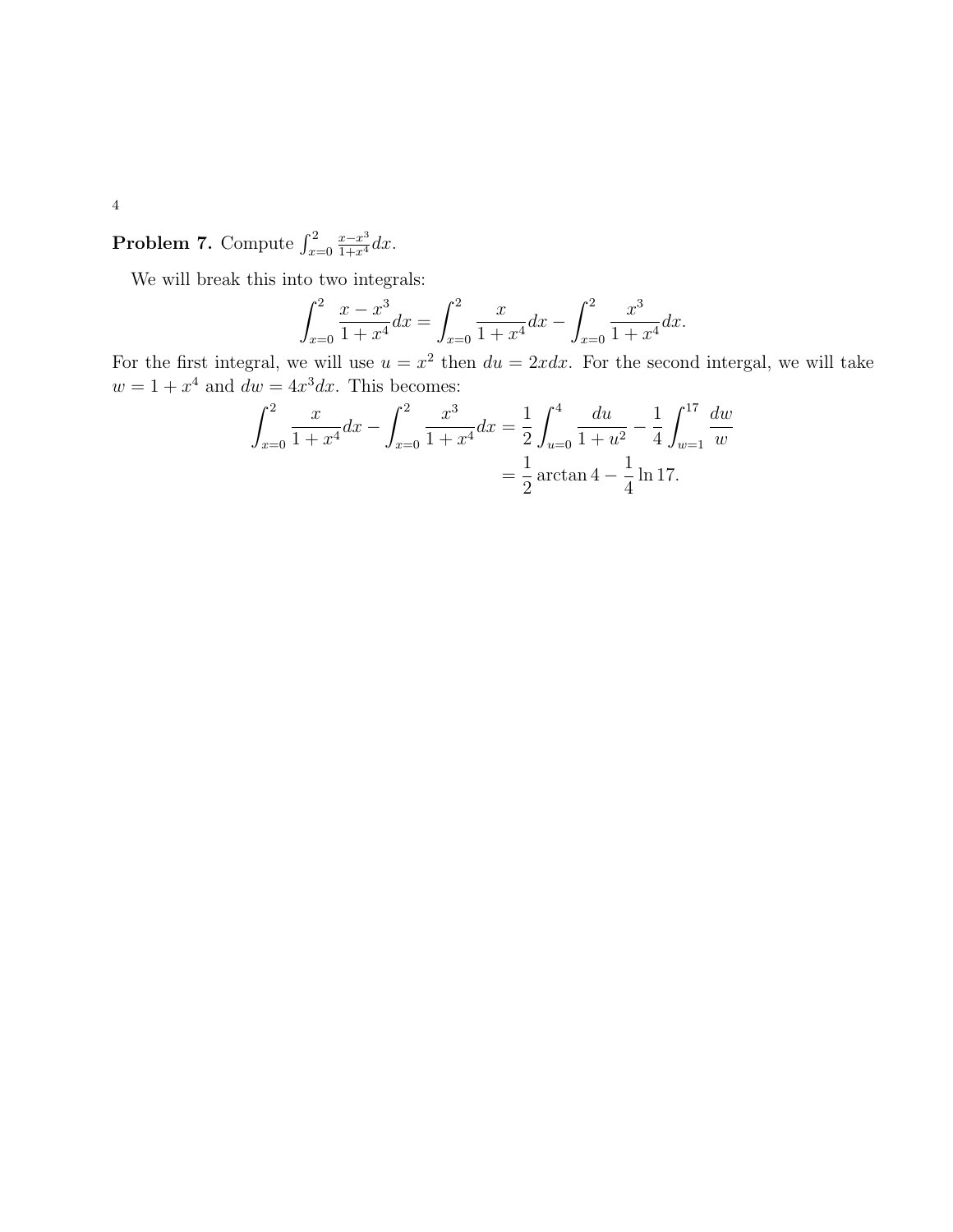**Problem 8.** Sketch the region bounded by  $y =$ √  $3x + 12$  and  $y = x + 4$  and find the area between them.

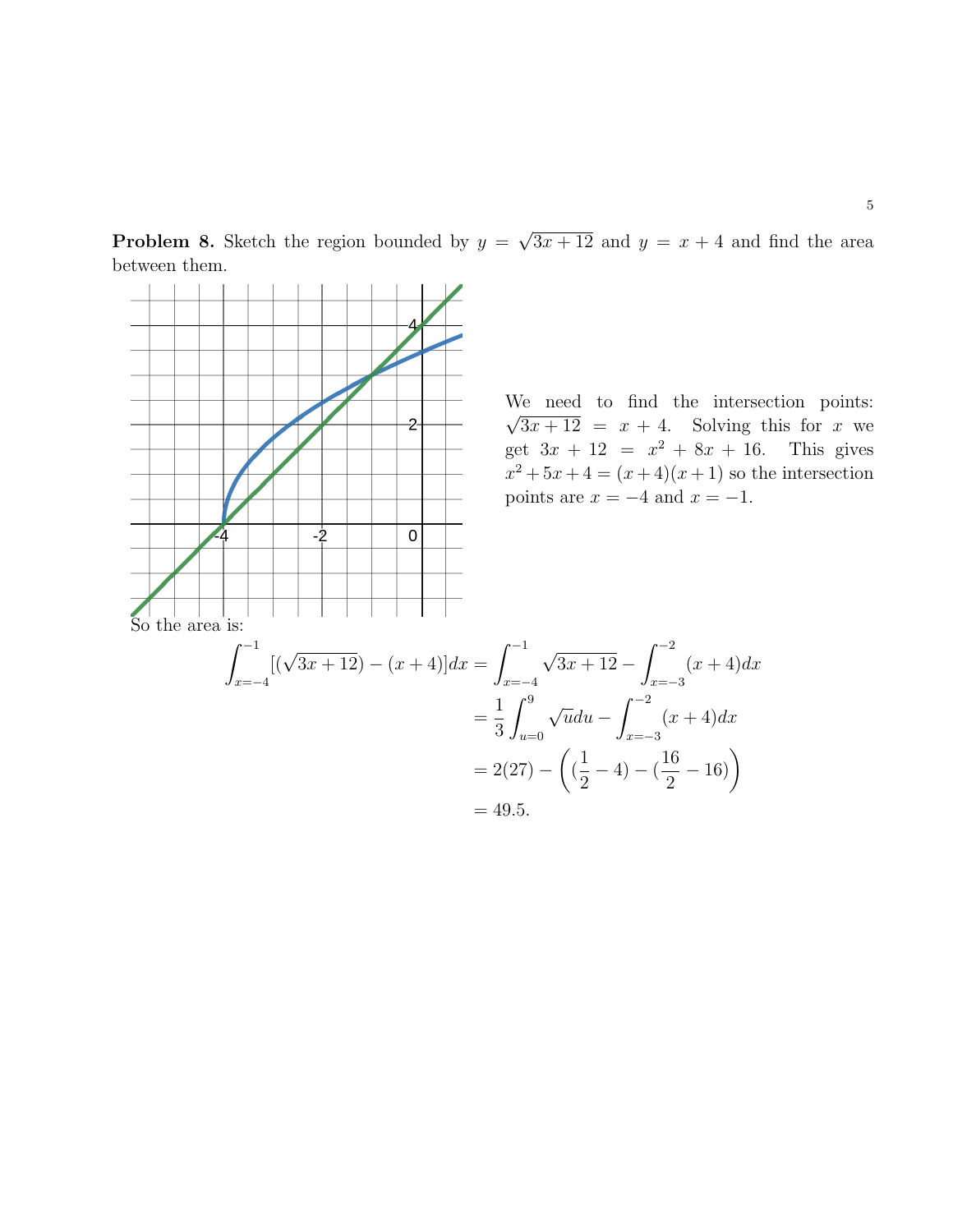**Problem 9.** Sketch the region bounded by  $y = 2x^2 + 5$  and  $y = 5x^2 - 7$  and find the area between them.

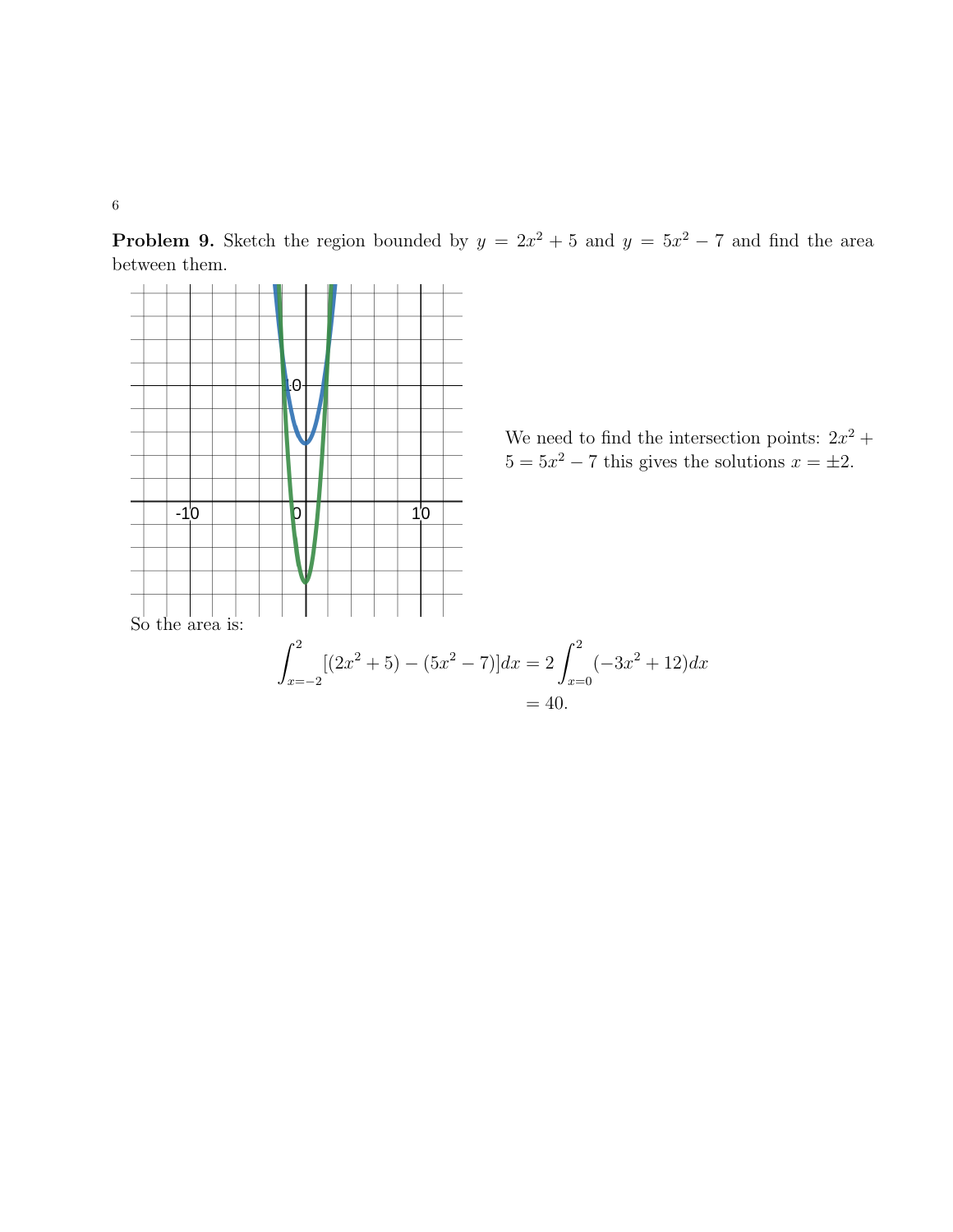



7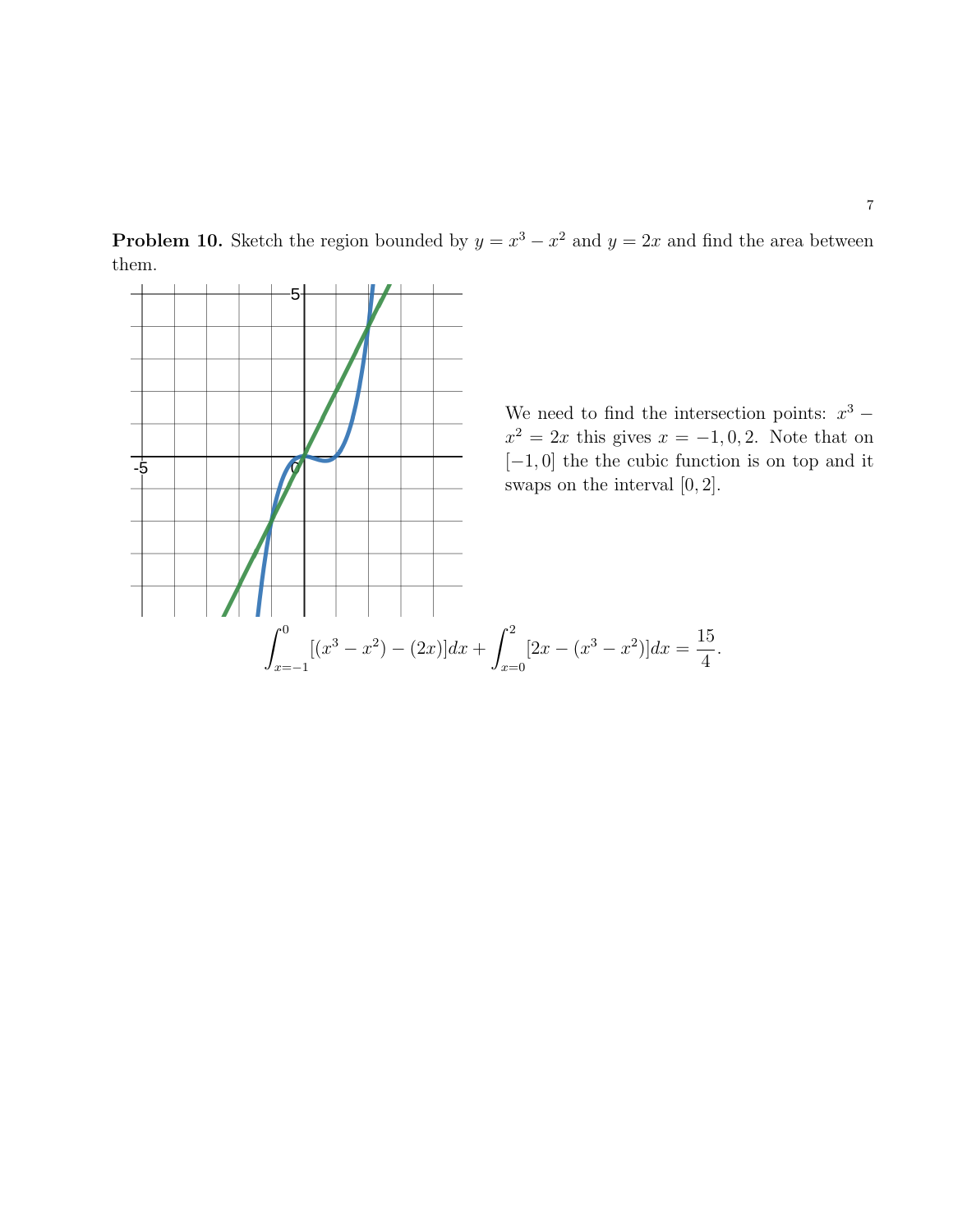8

**Problem 11.** Sketch the region bounded by  $x = 2y^2$  and  $x = 3 + y^2$  and find the area between them.



We need to find the intersection points:  $2y^2 =$  $3 + y^2$  or  $y^2 = 3$  so  $y = \pm$ √ 3.

Since we are integrating in the y variable, we do the rightmost function minus the leftmost.

$$
A = \int_{y=-\sqrt{3}}^{\sqrt{3}} [(3 + y^2) - (2y^2)] dy
$$
  
=  $2 \int_{y=0}^{\sqrt{3}} (-y^2 + 3) dy$   
=  $4\sqrt{3}$ .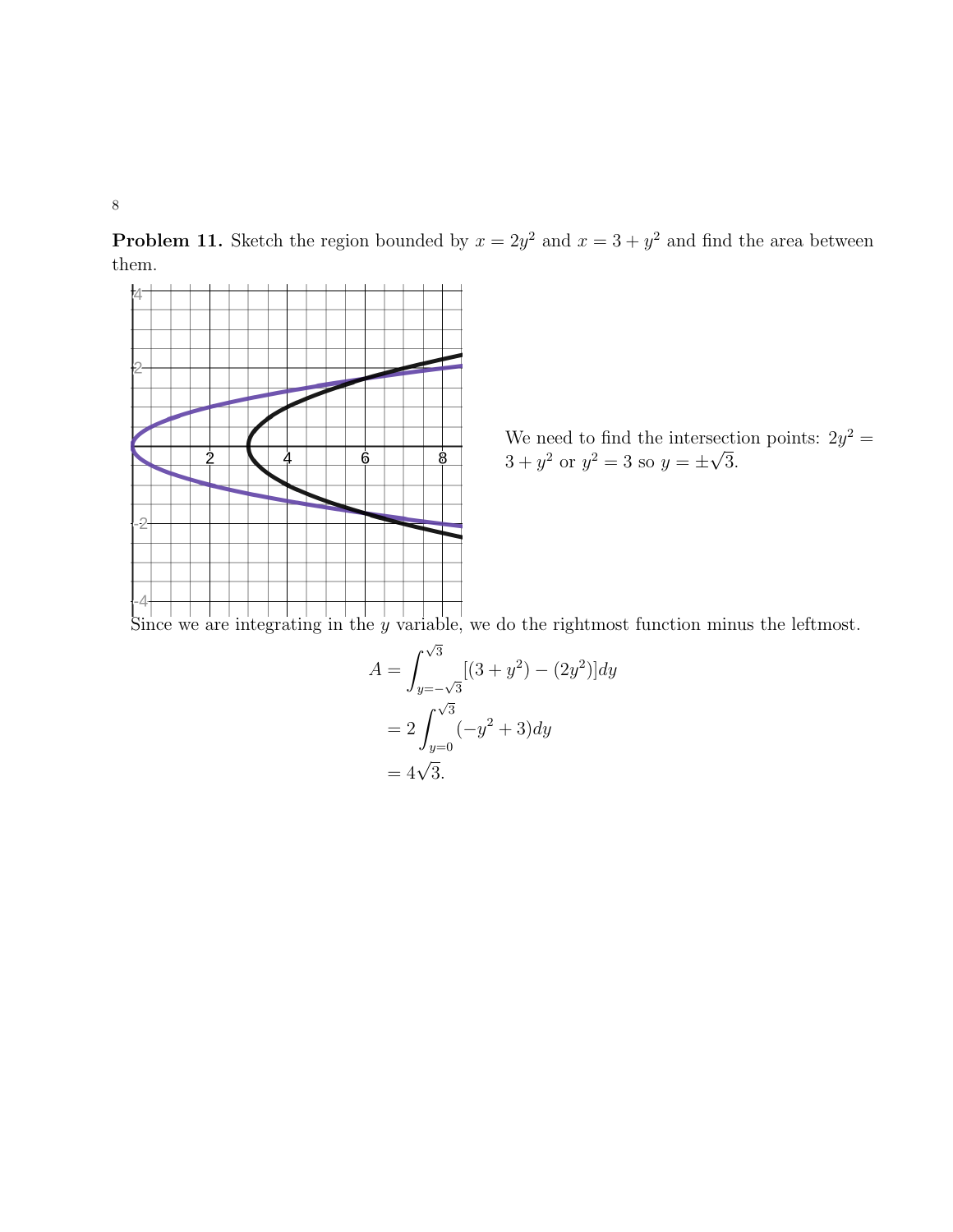**Problem 12.** Sketch the region bounded by  $x = y^3 - y^2$  and  $x = 12y$  and find the area between them.



We need to find the intersection points:  $y^3$  –  $y^2 = 12y$  or  $y(y^2 - y - 12) = y(y - 4)(y + 3)$  so the intersection points are  $y = -3, 0, 4$ .

When splitting up the intervals, we need to have the rightmost function minus the leftmost. This is:

$$
A = \int_{y=-3}^{0} [(y^3 - y^2) - (12y)]dy + \int_{y=0}^{4} [(12y) - (y^3 - y^2)]dy
$$
  
=  $-\left[\frac{81}{4} + 9 - 54\right] + \left[-64 + \frac{64}{4} + 6(16)\right]$   
=  $\frac{291}{4}$ .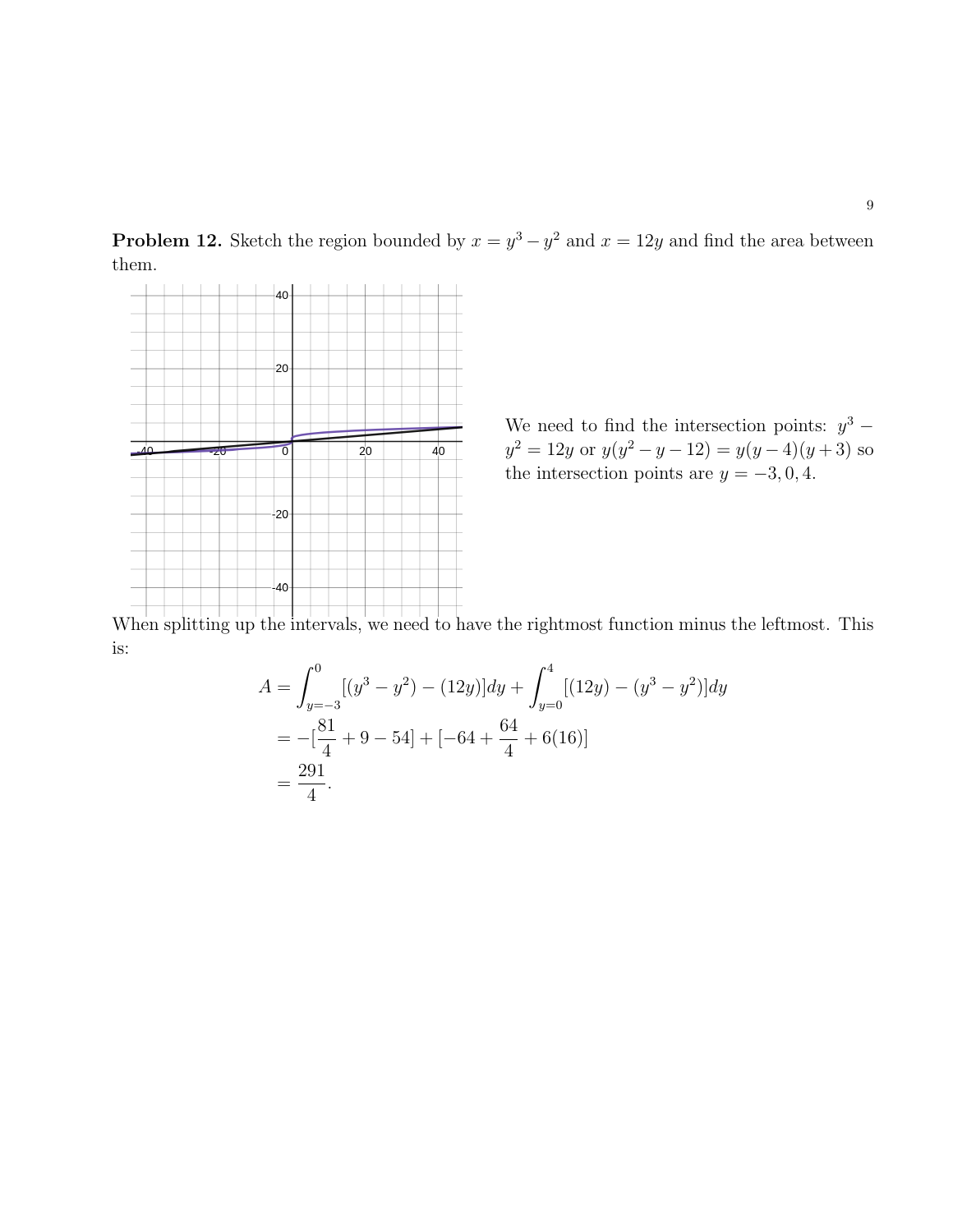10

**Problem 13.** Sketch the region bounded by  $y = \sin x$  and  $y = \frac{2}{\pi}$  $\frac{2}{\pi}x$  and find the area between them.



We need to find the intersection points:  $\sin x =$ 2  $\frac{2}{\pi}x$ . The solutions are  $x = \pm \frac{\pi}{2}$  $\frac{\pi}{2}$  and  $x=0$ .

So the area is:

$$
A = \int_{-\frac{\pi}{2}}^{0} \left[ (\frac{2}{\pi}x) - (\sin x) \right] dx + \int_{x=0}^{\frac{\pi}{2}} [\sin x - \frac{2}{\pi}x] dx
$$
  
=  $2 \int_{x=0}^{\frac{\pi}{2}} [\sin x - \frac{2}{\pi}x] dx$   
=  $2 \left( \cos x - \frac{2}{\pi}x \right) \Big|_{x=0}^{\frac{\pi}{2}}$   
=  $2 - \frac{\pi}{2}$ .